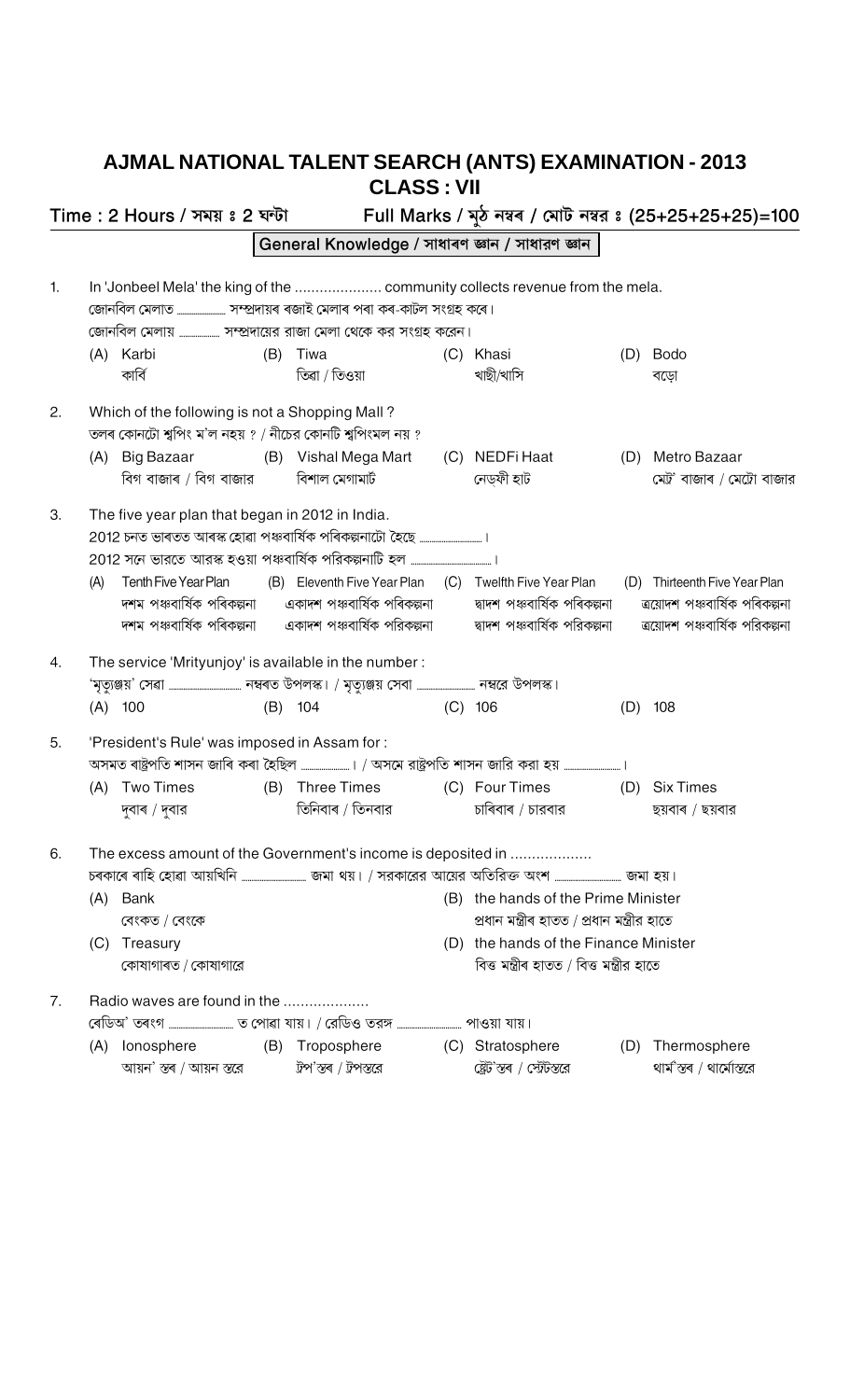| জিলাত জন সংখ্যাৰ ঘনত্ব আটাইতকৈ বেছি। /  জিলার জনসংখ্যার ঘনত্ব সবচাইতে বেশী। |                                                                 |     |                               |                     |                                                                                                           |     |                                                                                                                           |  |  |
|-----------------------------------------------------------------------------|-----------------------------------------------------------------|-----|-------------------------------|---------------------|-----------------------------------------------------------------------------------------------------------|-----|---------------------------------------------------------------------------------------------------------------------------|--|--|
|                                                                             | (A) Nagaon                                                      |     | (B) Kamrup (Metro) (C) Dhubri |                     |                                                                                                           | (D) | Barpeta                                                                                                                   |  |  |
|                                                                             | নগাঁও                                                           |     | কামৰূপ (মহানগৰ)               |                     | ধুবুৰী                                                                                                    |     | বৰপেটা                                                                                                                    |  |  |
|                                                                             | নগাঁও                                                           |     | কামরূপ (মেট্রো)               |                     | ধুবুরী                                                                                                    |     | বরপেটা                                                                                                                    |  |  |
|                                                                             | The Sanskrit Grammar 'Mahabhasya' was written by:               |     |                               |                     |                                                                                                           |     |                                                                                                                           |  |  |
|                                                                             |                                                                 |     |                               |                     | সংস্কৃত ব্যাকৰণ 'মহাভাস্য' …………………. য়ে ৰচনা কৰিছিল। / সংস্কৃত ব্যাকরণ 'মহাভাস্য' রচনা করেন …………………………….। |     |                                                                                                                           |  |  |
|                                                                             | (A) Panini                                                      |     | (B) Patanjali                 |                     | (C) Kalidasa                                                                                              |     | (D) Vedavyasa                                                                                                             |  |  |
|                                                                             | পানিণি                                                          |     | পতঞ্জলী                       |                     | কালিদাস                                                                                                   |     | বেদ ব্যাস                                                                                                                 |  |  |
|                                                                             | The Mughal Emperor who had a Mobile Library was:                |     |                               |                     |                                                                                                           |     |                                                                                                                           |  |  |
|                                                                             |                                                                 |     |                               |                     |                                                                                                           |     |                                                                                                                           |  |  |
|                                                                             | (A) Humayun                                                     |     | (B) Akbar                     |                     | (C) Jahangir                                                                                              |     | (D) Shahjahan                                                                                                             |  |  |
|                                                                             | হুমায়ুন                                                        |     | আকবৰ / আকবর                   |                     | জাহাঙ্গীৰ / জাহাঙ্গীর                                                                                     |     | শ্বাহজাহান                                                                                                                |  |  |
|                                                                             |                                                                 |     |                               |                     | The only country whose postage stamps do not feature the name of the country issuing them :               |     |                                                                                                                           |  |  |
|                                                                             | পৃথিৱীৰ একমাত্ৰ দেশ, যাৰ ডাক টিকটত দেশখনৰ নাম উল্লেখ নাই।       |     |                               |                     |                                                                                                           |     |                                                                                                                           |  |  |
|                                                                             |                                                                 |     |                               |                     |                                                                                                           |     |                                                                                                                           |  |  |
|                                                                             | (A) Russia                                                      |     | (B) Great Britain (C) Iceland |                     | (D) USA                                                                                                   |     |                                                                                                                           |  |  |
|                                                                             | ৰুছিয়া / রাশিয়া                                               |     | গ্ৰেট ৱিটেইন                  | আইচলেণ্ড / আইসলেন্ড |                                                                                                           |     | আমেৰিকা যুক্তৰাষ্ট্ৰ / আমেরিকা যুক্তরাষ্ট্র                                                                               |  |  |
|                                                                             | The Nobel Prize Winner, born in Shantiniketan was               |     |                               |                     |                                                                                                           |     |                                                                                                                           |  |  |
|                                                                             |                                                                 |     |                               |                     |                                                                                                           |     |                                                                                                                           |  |  |
|                                                                             |                                                                 |     |                               |                     |                                                                                                           |     |                                                                                                                           |  |  |
|                                                                             | (A) Subramanyam Chandrasekhar                                   |     |                               |                     |                                                                                                           |     |                                                                                                                           |  |  |
|                                                                             |                                                                 |     |                               |                     | (B) Rabindranath Tagore                                                                                   |     |                                                                                                                           |  |  |
|                                                                             | সুৱমনিয়াম চন্দ্ৰেখৰ / সুৱমনিয়াম চন্দ্ৰশেখর                    |     |                               |                     | ৰবিন্দ্ৰনাথ ঠাকুৰ / রবীন্দ্ৰনাথ ঠাকুর                                                                     |     |                                                                                                                           |  |  |
|                                                                             | (C) Muhammad Yunus                                              |     |                               |                     | (D) Amartya Sen                                                                                           |     |                                                                                                                           |  |  |
|                                                                             | মুহাম্মদ ইউনুছ / মহম্মদ ইউনুস                                   |     |                               |                     | অমৰ্ত্য সেন                                                                                               |     |                                                                                                                           |  |  |
|                                                                             | The ancient kingdom 'Golconda' is presently in the state of     |     |                               |                     |                                                                                                           |     |                                                                                                                           |  |  |
|                                                                             |                                                                 |     |                               |                     |                                                                                                           |     | অতীজৰ গোলকণ্ডা ৰাজ্য বৰ্তমান ………………………… ৰাজ্যত অৱস্থিত। / প্ৰাচীণ গোলকণ্ডা রাজ্য বৰ্তমানে …………………………… রাজ্যে অবস্থিত ছিল। |  |  |
| (A)                                                                         | Andhra Pradesh                                                  | (B) | Karnataka                     |                     | (C) Kerala                                                                                                | (D) | Tamilnadu                                                                                                                 |  |  |
|                                                                             | অন্ধ্ৰ প্ৰদেশ                                                   |     | কর্ণাটক                       |                     | কেৰালা / কেরল                                                                                             |     | তামিলনাডু                                                                                                                 |  |  |
|                                                                             |                                                                 |     |                               |                     | In India while filling up the forms for which of these we have to declare our assets?                     |     |                                                                                                                           |  |  |
|                                                                             | ভাৰতত কোনখন প্ৰ-পত্ৰ পূৰণ কৰোতে নিজৰ সম্পত্তিৰ বিৱৰণ দিব লাগে ? |     |                               |                     |                                                                                                           |     |                                                                                                                           |  |  |
|                                                                             | ভারতে কোন প-পত্র পূরণ করতে নিজের সম্পত্তির বিবরণ দিতে হয় ?     |     |                               |                     |                                                                                                           |     |                                                                                                                           |  |  |
| (A)                                                                         | Election Nomination (B) Driving Licence                         |     |                               | (C)                 | <b>Examination Form</b>                                                                                   |     | (D) Passport Application                                                                                                  |  |  |
|                                                                             | নিৰ্বাচনত মনোনয়ণ পত্ৰ                                          |     | চালকৰ অনুজ্ঞা পত্ৰৰ           |                     | পৰীক্ষাৰ প্ৰ-পত্ৰ                                                                                         |     | পাৰ  পত্ৰৰ আবেদনৰ                                                                                                         |  |  |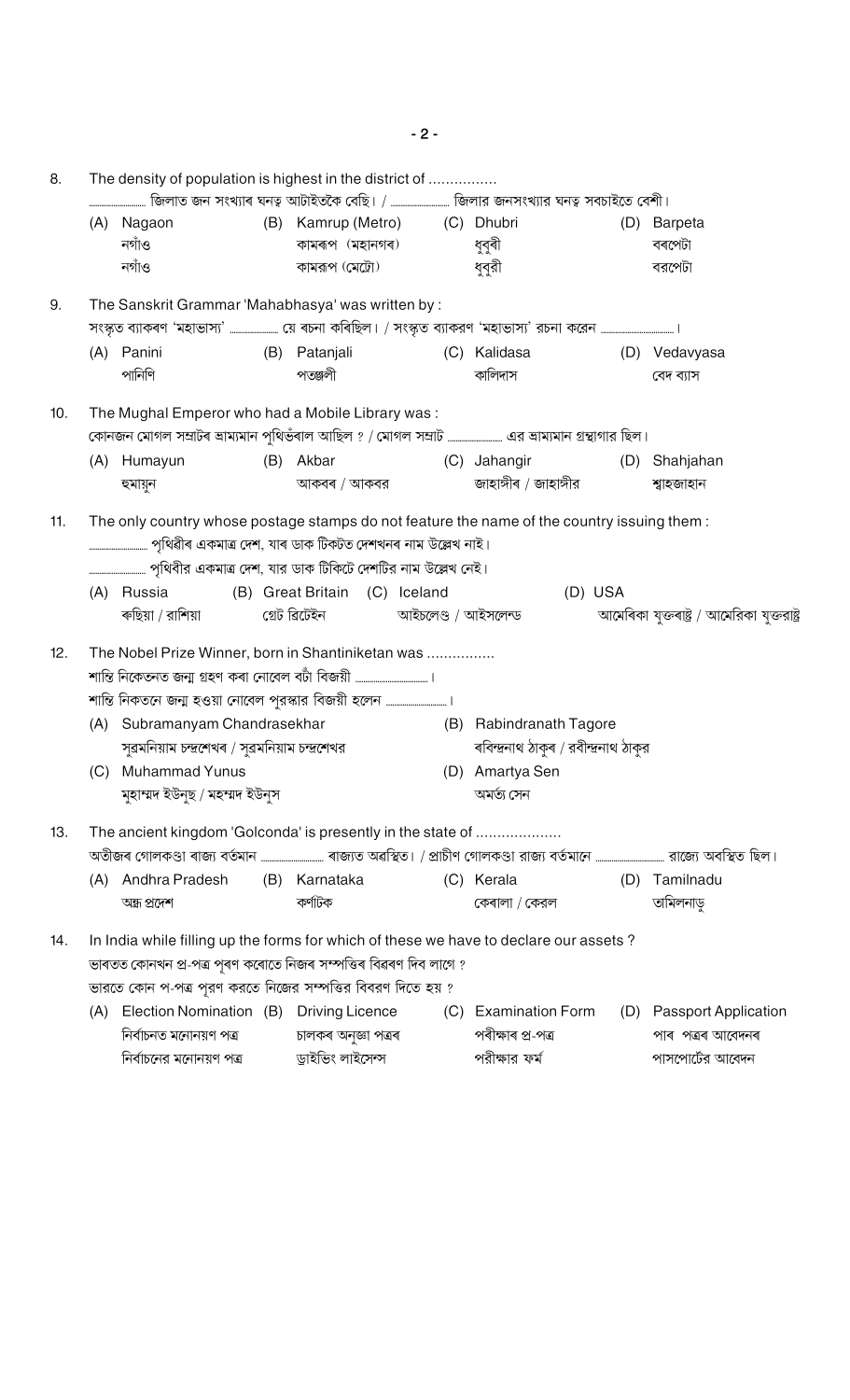| 15. | The introductory page of a website is known as : |                                          |     |                                                                                |     |                   |     |                                                                                                  |  |  |  |
|-----|--------------------------------------------------|------------------------------------------|-----|--------------------------------------------------------------------------------|-----|-------------------|-----|--------------------------------------------------------------------------------------------------|--|--|--|
|     |                                                  |                                          |     |                                                                                |     |                   |     |                                                                                                  |  |  |  |
|     |                                                  | (A) Office Page (B) Home Page            |     |                                                                                |     | (C) Main Page     |     | (D) Gym Page                                                                                     |  |  |  |
|     |                                                  | অফিচ পেইজ / অফিস পেজ        হোম পেইজ     |     |                                                                                |     | মেইন পেইজ         |     | জিম পেইজ                                                                                         |  |  |  |
| 16. |                                                  |                                          |     | Chemotherapy is mainly used to treat the disease of:                           |     |                   |     |                                                                                                  |  |  |  |
|     |                                                  |                                          |     |                                                                                |     |                   |     |                                                                                                  |  |  |  |
|     |                                                  | $(A)$ AIDS                               | (B) | TB                                                                             |     | (C) Cancer        |     | (D) Polio                                                                                        |  |  |  |
|     |                                                  | এইড়চ / এইডস                             |     | টিবি / যক্ষা                                                                   |     | কৰ্কট ৰোগ / কৰ্কট |     | পলিঅ' / পলিও                                                                                     |  |  |  |
| 17. |                                                  |                                          |     |                                                                                |     |                   |     | Vodafone India on November 8, 2012 signed an agreement with  to launch a mobile payment service. |  |  |  |
|     |                                                  |                                          |     |                                                                                |     |                   |     |                                                                                                  |  |  |  |
|     |                                                  |                                          |     |                                                                                |     |                   |     |                                                                                                  |  |  |  |
|     | (A)                                              |                                          | (B) |                                                                                | (C) |                   | (D) |                                                                                                  |  |  |  |
| 18. |                                                  |                                          |     | The Best Film Award in Oscar, 2013 was awarded to                              |     |                   |     |                                                                                                  |  |  |  |
|     |                                                  | (A) Life of Pi                           |     | (B) Argo                                                                       |     | (C) Lincoln       |     | (D) Skyfall                                                                                      |  |  |  |
|     |                                                  | লাইফ অৱ পাই / লাইফ অব পাই                |     | আৰ্গ                                                                           |     | লিনক'ন / লিংকন    |     | স্কাইফ'ল / স্কাইফল                                                                               |  |  |  |
| 19. |                                                  |                                          |     | The first Indian to win Grammy Lifetime Achievement Award in 2013              |     |                   |     |                                                                                                  |  |  |  |
|     |                                                  |                                          |     | 2013 চনৰ গ্ৰেমীৰ জীৱনযোৰা সাধনা বটাঁ লাভ কৰা প্ৰথমজন ভাৰতীয় হৈছে ……………………………। |     |                   |     |                                                                                                  |  |  |  |
|     |                                                  |                                          |     |                                                                                |     |                   |     |                                                                                                  |  |  |  |
|     |                                                  | (A) Pt. Ravi Shankar                     |     | (B) Asha Bhonsle (C) A. R. Rahman                                              |     |                   | (D) | None of these                                                                                    |  |  |  |
|     |                                                  | পণ্ডিত ৰবি শংকৰ                          |     | আশা ভোশলে                                                                      |     | এ. আৰ. ৰহমান      |     | এটাও নহয়                                                                                        |  |  |  |
|     |                                                  | পন্ডিত রবিশংকর                           |     | আশা ভোশলে                                                                      |     | এ আর রহমান        |     | একটিও নয়                                                                                        |  |  |  |
| 20. |                                                  | If BEHK: YVSP, then ADGJ: ?              |     |                                                                                |     |                   |     |                                                                                                  |  |  |  |
|     |                                                  |                                          |     | যদি BEHK: YVSP হয় তেন্তে ADGJ: ? / যদি BEHK: YVSP হয় তবে ADGJ: ?             |     |                   |     |                                                                                                  |  |  |  |
|     |                                                  | (A) ZUTR                                 |     | (B) ZUSP                                                                       |     | (C) ZWTQ          |     | (D) ZWXZ                                                                                         |  |  |  |
| 21. |                                                  |                                          |     | The 150 <sup>th</sup> Birth Anniversary of  is celebrated in 2013.             |     |                   |     |                                                                                                  |  |  |  |
|     |                                                  | (A) Netaji S.C. Bose                     |     | (B) Swami Vivekananda (C) Mahatma Gandhi                                       |     |                   |     | (D) None of these                                                                                |  |  |  |
|     |                                                  | নেতাজী সভাষ চন্দ্ৰ বোস স্বামী বিবেকানন্দ |     |                                                                                |     | মহাত্মা গান্ধী    |     | এজনো নহয় / কেহই নন                                                                              |  |  |  |
| 22. |                                                  | Fibre diet includes :                    |     |                                                                                |     |                   |     |                                                                                                  |  |  |  |
|     |                                                  |                                          |     | আঁহ জাতীয় খাদ্যত  থাকে। / আঁশ জাতীয় খাদ্যে  থাকে।                            |     |                   |     |                                                                                                  |  |  |  |
|     |                                                  | (A) glycogen                             |     | (B) proteins                                                                   |     | (C) cellulose     | (D) | fats                                                                                             |  |  |  |
|     |                                                  | গ্লাইক'জেন / গ্লাইকোজেন                  |     | প্ৰ'টিন / প্ৰোটিন                                                              |     | চেলুল'জ / সেলুলজ  |     | স্লেহপদার্থ                                                                                      |  |  |  |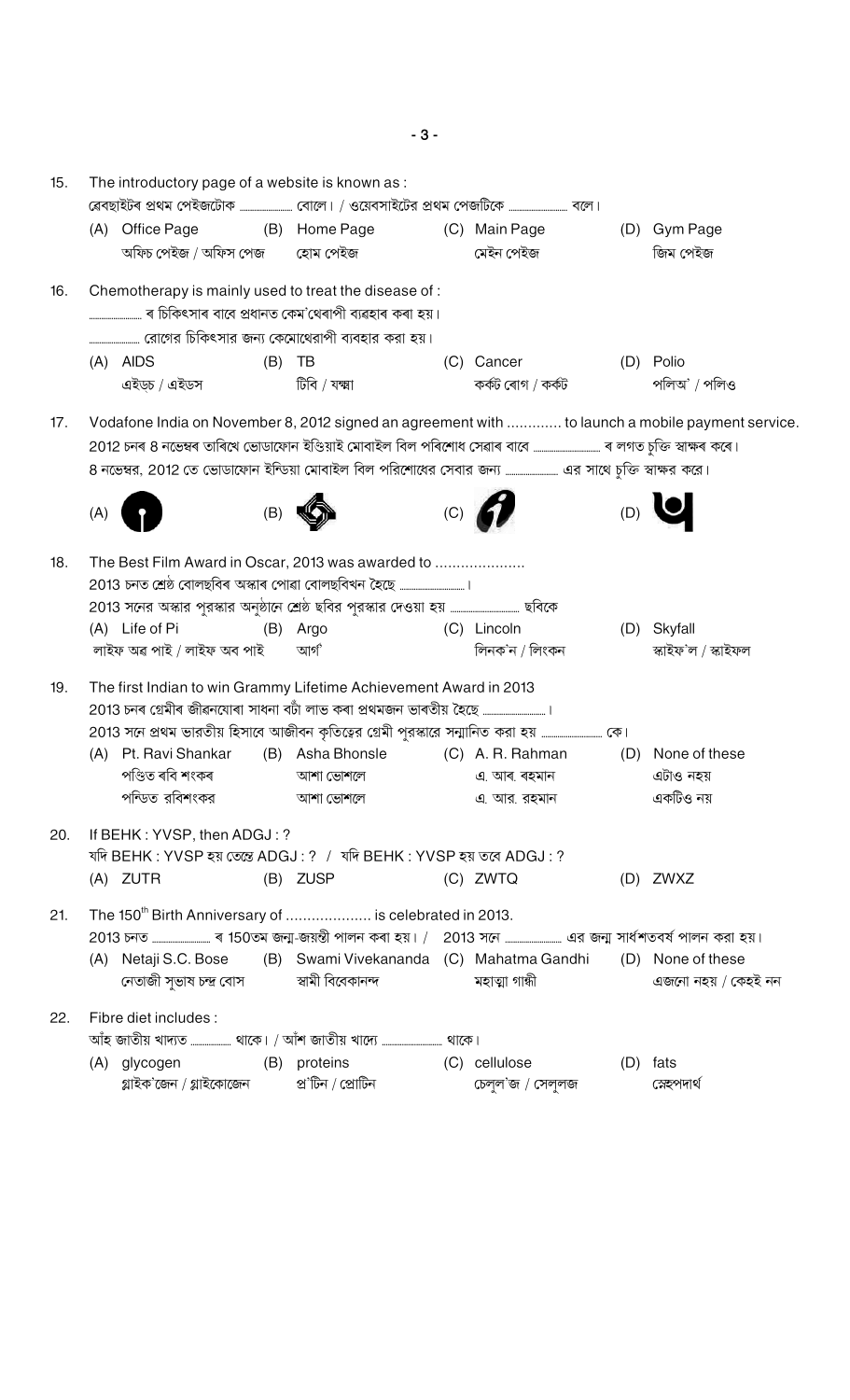| 23. |     | The soap 'Fiama Di WILLS' is a product of :                                 |           |                                                                                                                                                         |          |                                     |          |                         |
|-----|-----|-----------------------------------------------------------------------------|-----------|---------------------------------------------------------------------------------------------------------------------------------------------------------|----------|-------------------------------------|----------|-------------------------|
|     |     |                                                                             |           |                                                                                                                                                         |          |                                     |          |                         |
|     | (A) |                                                                             | (B)       |                                                                                                                                                         |          |                                     | (D)      |                         |
| 24. |     |                                                                             |           | Which of the following is not an official language of the UNO?<br>তলৰ কোনটো ৰাষ্ট্ৰসংঘৰ চৰকাৰী ভাষা নহয় ? / নীচের কোনটি রাষ্ট্ৰসংঘের সরকারী ভাষা নয় ? |          |                                     |          |                         |
|     | (A) | English<br>ইংৰাজী / ইংরাজী                                                  |           | (B) French<br>ফৰাচী / ফরাসী                                                                                                                             |          | (C) Chinese<br>চীনা                 | (D)      | Japanese<br>জাপানী      |
| 25. |     |                                                                             |           | The country where military service is compulsory for women:                                                                                             |          |                                     |          |                         |
|     | (A) | Japan<br>জাপান                                                              | (B)       | Israel<br>ইজৰাইল / ইজরায়েল                                                                                                                             |          | (C) Cuba<br>কিউবা                   | (D)      | Palestine<br>পেলেষ্টাইন |
|     |     |                                                                             |           | <b>General English</b>                                                                                                                                  |          |                                     |          |                         |
| 26. |     |                                                                             |           | Fill in the dotted space with appropriate forms of the verbs;<br>If I  you, I  agree to the proposal.                                                   |          |                                     |          |                         |
|     |     | (A) was, will not                                                           |           | (B) were, would not.                                                                                                                                    |          | (C) am, should not                  |          | (D) can be, shall not   |
| 27. |     | (A) hung                                                                    | (B)       | The convict could not be  because the hangman was absent.<br>hanged                                                                                     |          | (C) hang                            | (D)      | hanging                 |
| 28. |     | Yes, My brother goes  with me.<br>(A) all over                              |           | (B) anywhere                                                                                                                                            |          | (C) somewhere                       |          | (D) everywhere          |
| 29. |     | A good teacher teaches  example.<br>$(A)$ with                              | $(B)$ on  |                                                                                                                                                         |          | (C) under                           | $(D)$ by |                         |
| 30. |     | May I give you  advice?<br>$(A)$ an                                         |           | (B) some                                                                                                                                                |          | (C) little                          |          | $(D)$ one               |
| 31. |     | The cart was driven  bullocks.<br>$(A)$ with                                | $(B)$ off |                                                                                                                                                         | $(C)$ to |                                     | $(D)$ by |                         |
| 32. |     | Pick out the correct sentence :<br>(A) The cattle are grazing in the field. |           |                                                                                                                                                         | (B)      | The cattle is grazing in the field. |          |                         |

- (A) The cattle are grazing in the field. (C) The cattles are grazing in the field.
- (B) The cattle is grazing in the field.
- (D) The cattles is grazing in the field.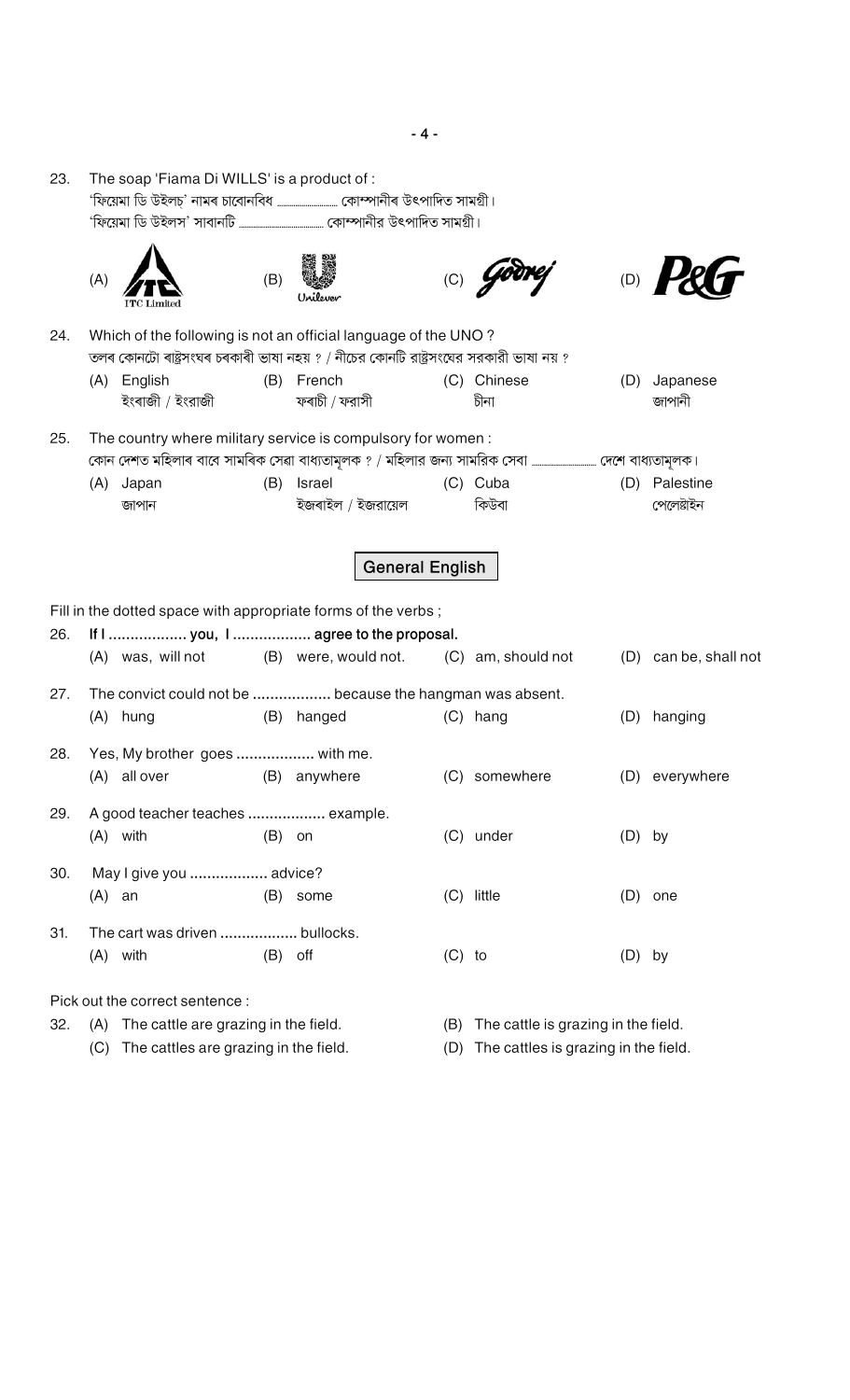33. (A) Hundred miles is a long distance (B) A hundred miles is long distance. (C) A hundred miles are a long distance (D) Hundreds mile are a long distance. 34. This pen is **..................** than the one I have in my school bag. (A) worst (B) worse (C) more bad (D) quite worst 35. The dog took no **..................** the meat. (A) notice of (B) notice-about (C) notice from (D) notice to 36. My tuitor **..................** several points before the exams. (A) cleared off (B) cleared away (C) cleared up (D) cleared out 37. A **..................** is a person who has taken an apartment or a house on rent. (A) Landlord (B) house guest (C) tenant (D) host 38. Grapes are grown in the **..................** (A) churchyard (B) orchard (C) vineyard (D) dockyard 39. Some of you are learning French, **..................** ? (A) are some ? (B) are you? (C) aren't some ? (D) aren't you ? 40. The given sentence in Direct Narration has four choices in Indirect Narration. Choose the correct one. **He said, " I must go now".** (A) He said that he must go then. (B) He said that he had to go then. (C) He said he must go now. (D) He said that he had to go now. The given sentece in indirect narration has four choices in direct narration Choose the correct one : 41. She advised me not to trust him (A) She said to me , " Not trust you". (B) She said to me , " Never to trust him". (C) She said to me , "Do not be trust by him". (D) She said to me, " Do not trust him" 42. The Latin phrase *'inter alia'* means **..................** in English. (A) in the middle (B) in between (C) among other things (D) in the whole 43. The sentence below in active voice when changed to passive voice will read : **"Darjeeling grows tea".** (A) Let the tea be grown in Darjeeling (B) Tea is being grown in Darjeeling. (C) Tea grows in Darjeeling. (D) Tea is grown in Darjeeling. 44. The sentence below in passive voice when changed to active voice will read : **"She is said to be a liar."** (A) It is said that she is a liar. (B) People say that she is a liar. (C) That she is a liar is said by all. (D) She said him a liar.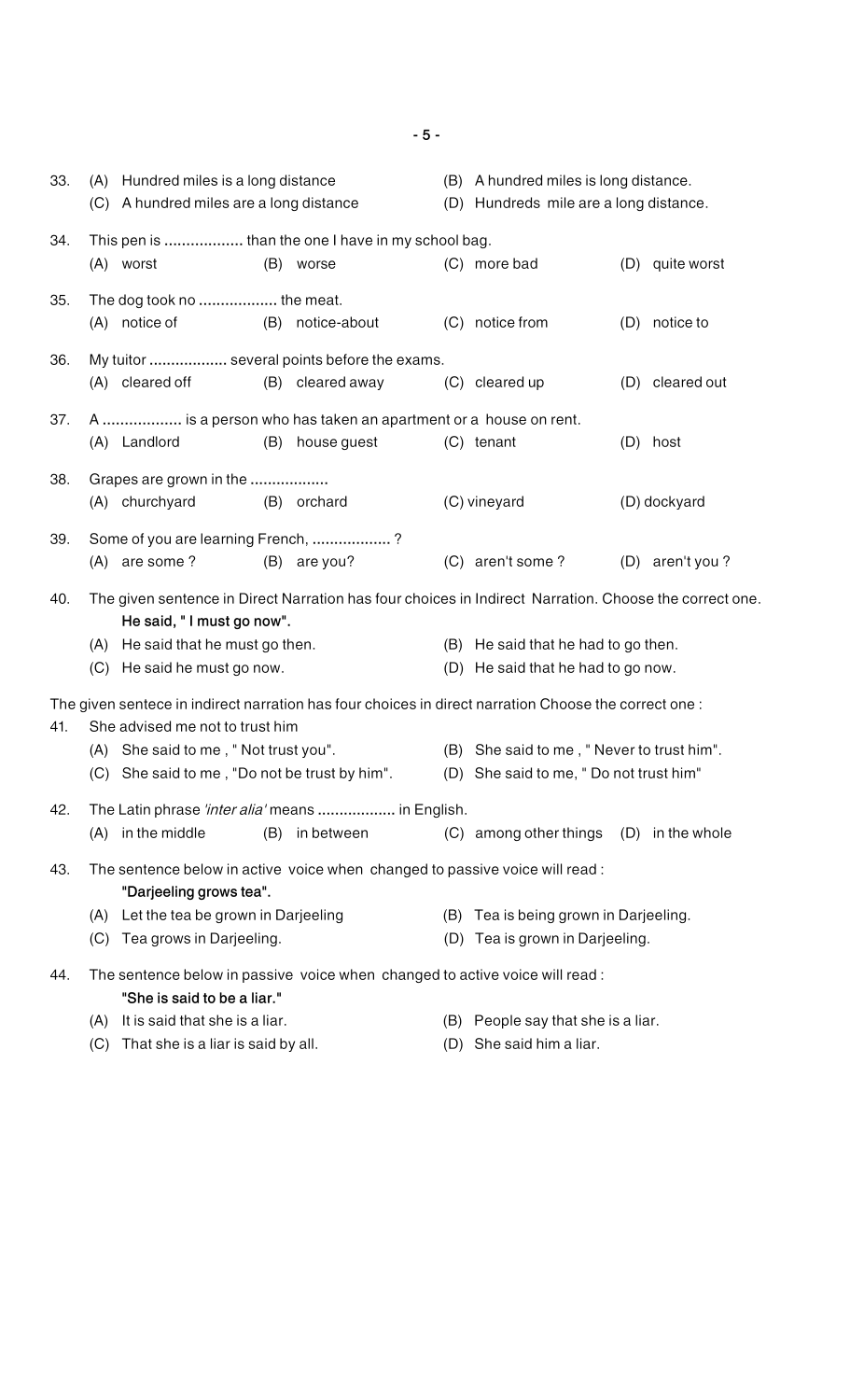| 45. | An office without salary is called<br>(A) voluntary        | (B) gratis                                                                                                                                                                                                                                                                         | (C) philanthropy                              |     | (D) honorary                           |
|-----|------------------------------------------------------------|------------------------------------------------------------------------------------------------------------------------------------------------------------------------------------------------------------------------------------------------------------------------------------|-----------------------------------------------|-----|----------------------------------------|
| 46. |                                                            | Pick up the appropriate word which is similar in meaning to the <i>italicized</i> word in the given sentence :                                                                                                                                                                     |                                               |     |                                        |
|     | Small<br>(A)                                               | "Grandfather has been getting feeble of late."<br>diseased<br>(B)                                                                                                                                                                                                                  | (C) weak                                      |     | $(D)$ angry.                           |
| 47. | Man <i>proposes</i> but God                                | Fill in the blanks with a word opposite in meaning to the word given in bold italics.                                                                                                                                                                                              |                                               |     |                                        |
|     | (A) Supposes                                               | (B) opposes                                                                                                                                                                                                                                                                        | (C) disposes                                  |     | (D) juxtaposes                         |
| 48. | (A)                                                        | Our school <i>carried the day</i> in the Inter-school-cricket tournament. The meaning of the idiom in italics is<br>Lost the tournament (B) Asked another day to play as the players were not available.<br>(C) Stood second and won the runners up trophy. (D) Won the tournament |                                               |     |                                        |
| 49. | Glacier is to Ice as  is to Water.                         |                                                                                                                                                                                                                                                                                    |                                               |     |                                        |
|     | $(A)$ river                                                | (B)<br>sea                                                                                                                                                                                                                                                                         | $(C)$ rain                                    |     | $(D)$ flood                            |
| 50. | Dog is to Faithfulness as Fox is to<br>intelligence<br>(A) | (B)<br>cunningness                                                                                                                                                                                                                                                                 | (C) alertness                                 | (D) | dullness                               |
|     |                                                            | General Maths / সাধাৰণ গণিত / সাধারণ গণিত                                                                                                                                                                                                                                          |                                               |     |                                        |
| 51. | $2 + \frac{1}{3 + \frac{1}{1 + \frac{1}{4}}} = \dots$      | $\frac{10}{2}$<br>$\overline{\mathbf{33}}$                                                                                                                                                                                                                                         |                                               |     |                                        |
|     | $\frac{43}{19}$<br>(A)                                     | (B)                                                                                                                                                                                                                                                                                | (C)                                           | (D) | None of these<br>এটাও নহয় / একটিও নয় |
| 52. |                                                            | The next number of the sequence 1,3,6,10 is:                                                                                                                                                                                                                                       |                                               |     |                                        |
|     | $(A)$ 12                                                   | $(B)$ 16                                                                                                                                                                                                                                                                           | $(C)$ 15                                      | (D) | None of these<br>এটাও নহয় / একটিও নয় |
| 53. | was left?                                                  | Asha and Usha shared a pizza. If Asha ate of the Pizza and Usha ate of the Pizza then how much Pizza                                                                                                                                                                               |                                               |     |                                        |
|     | আশা আৰু উষাই এটা পিজাৰ ক্ৰমে                               |                                                                                                                                                                                                                                                                                    | অংশ আৰু অংশ খালে, কিমান অংশ পিজা বাকী থাকিব ? |     |                                        |
|     |                                                            |                                                                                                                                                                                                                                                                                    |                                               |     |                                        |
|     | (A)                                                        | আশা এবং উষাই একটি পিজার ক্রমে এবং অংশ খালে, পিজার কতটুকু অংশ বাকী থাকবে ?<br>(B)                                                                                                                                                                                                   | (C)                                           | (D) | None of these                          |

 $-6-$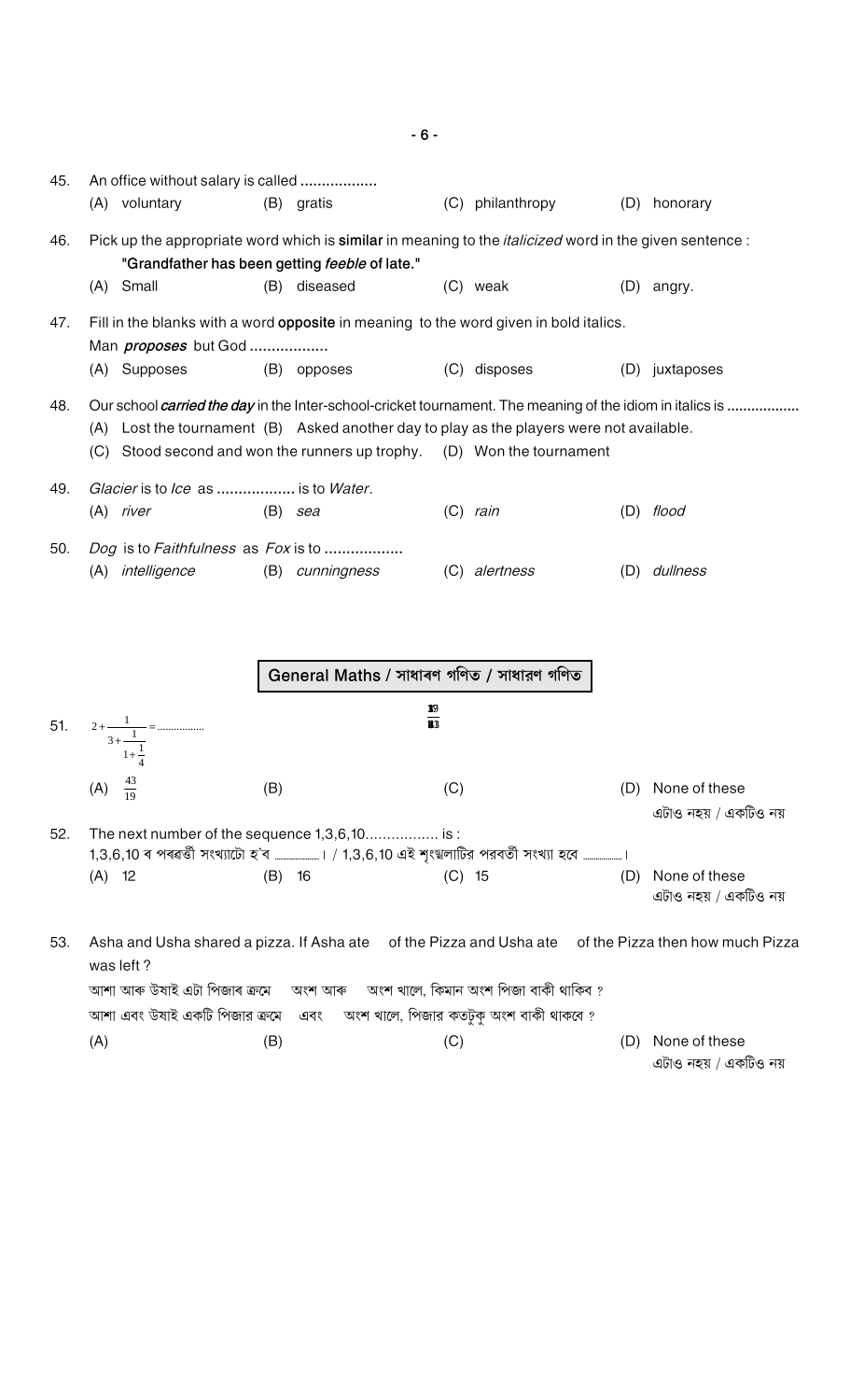If 0.111 is approximately equal to, then the approximate value of 0.333 is ........................ 54. যদি 0.111 এর আসন্ন মান হয় তবে 0.333 এর আসন্ন মান হবে .......  $(A)$  $(B)$  $(C)$ (D) None of these এটাও নহয় / একটিও নয় 55.  $(A)$  45.3356 (B) 45.3256  $(C)$  44.3456  $(D)$  44.3356 56. 4 is added to a number and the sum is multiplied by 5. If 20 is subtracted from the product and the difference is divided by 8, the result is equal to 10. Find the number. এটা সংখ্যাৰ লগত 4 যোগ কৰি যোগফলটোক 5 ৰে পৰণ কৰা। যদি পৰণফলটোৰ পৰা 20 বিয়োগ কৰি বিয়োগফলটোক 8 ৰে হৰণ কৰা হয় তেন্তে উত্তৰটো 10 হয়। সংখ্যাটো নিৰ্ণয় কৰা। একটি সংখ্যার সঙ্গে 4 যোগ করে যোগফলটিকে 5 দিয়ে পুরণ করি। যদি পুরণফল থেকে 20 বিয়োগ করে বিয়োগফলটিকে 8 দিয়ে ভাগ করা হয় তবে উত্তরটি 10 হয়। সংখ্যাটি নির্ণয় কর।  $(A)$  16  $(B)$  12  $(C) 8$  $(D)$  120 57. The ratio of two numbers is a:b. If one of them is  $x$  then other is .................  $(A)$  $(B)$  $(C)$  $(D)$ In the adjoining figure, it is given that  $\angle A=60^\circ$ , ECIIBA and  $\angle ECD=65^\circ$  then  $\angle ACB=$ ................. 58. কাষত দিয়া চিত্ৰত  $\angle A = 60^{\circ}$ , ECIIBA আৰু  $\angle ECD = 65^{\circ}$ হয় তেন্তে  $\angle ACB =$ ...................... চিত্রে  $\angle$ A=60 $^{\circ}$ , ECIIBA এবং  $\angle$ ECD=65 $^{\circ}$ দেওয়া আছে।  $\angle$ ACB= ? Ď  $(A) 60^{\circ}$ (B)  $55^{\circ}$  $(C) 70^{\circ}$  $(D) 90^{\circ}$ 59. In a right angled triangle, the circumradius is half of the ............. (A) perimeter (B) hypotenuse (C) area (D) None of these পৰিসীমা / পরিসীমা কৰ্ণ কালি এটাও নহয় / একটিও নয় if x is simple interest on y and y is the simple interest on z, the rate percent and time being the same in both 60. cases. The relation between x, y and z is .................. x হ'ল yৰ সৰল সুত আৰু y হ'ল zৰ সৰল সুত আৰু দুয়োটা ক্ষেত্ৰত সুতৰ হাৰ আৰু সময় একে হ'লে x, y আৰু z ৰ মাজৰ সম্বন্ধ হ'ব…… x হল y এর সরল সৃদ এবং y হল z এ সরল সৃদ এবং দুটি ক্ষেত্রে সূদের হার এবং সময় এক। x, y এবং z এর মধ্যে সম্বন্ধ হবে ……

 $(C)$ 

(A)  $x^2 = yz$  $(B)$ 

এটাও নহয় / একটিও নয়

(D) None of these

 $-7 -$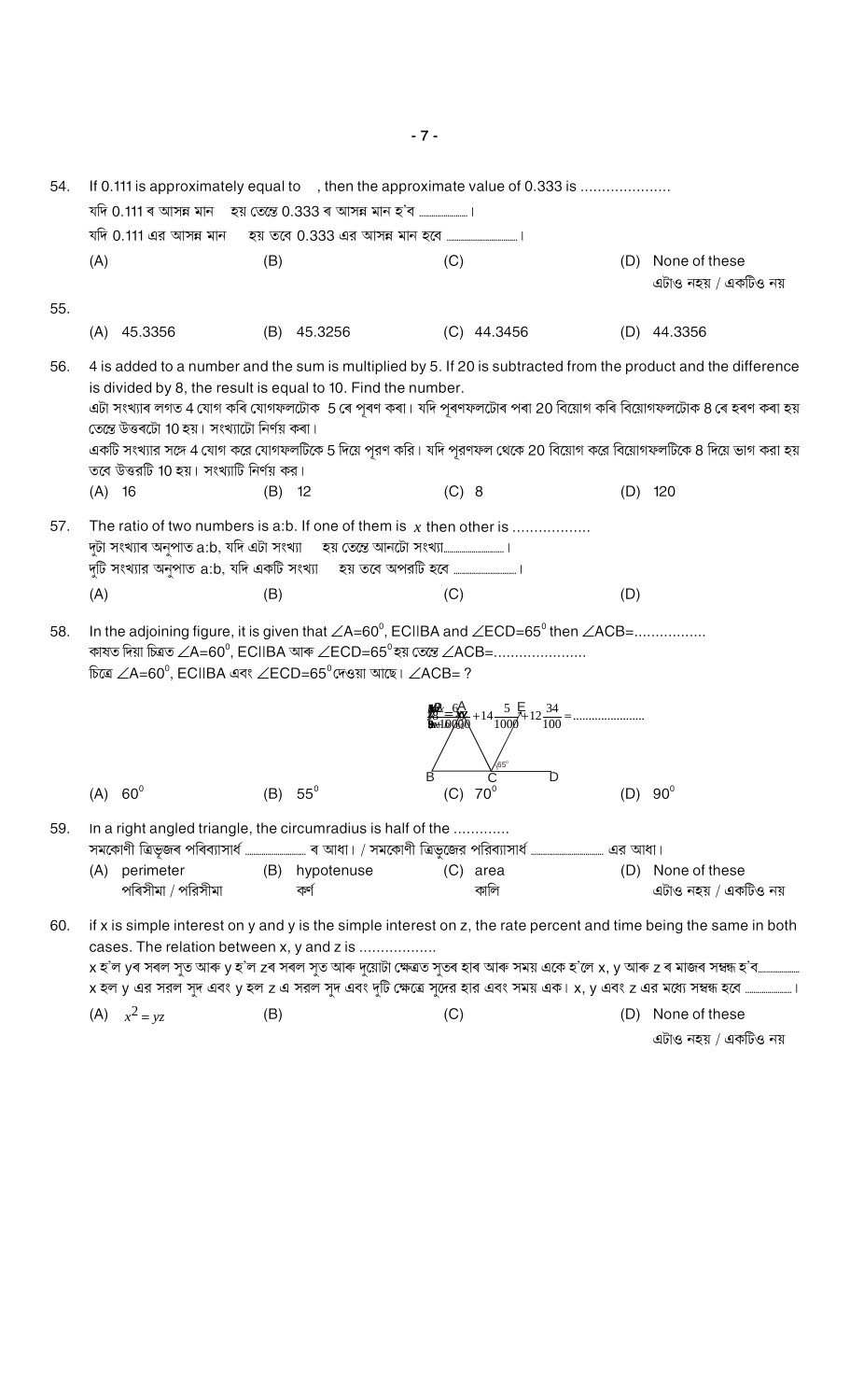$-8-$ 

| 61. | solution?               |     | One litre of water is mixed with 3 litres of sugar solution containing 4% of sugar. What is the % of sugar in the<br>3 লিটাৰ 4% চেনিৰ দ্ৰৱৰ লগত এক লিটাৰ পানী মিহলি কৰিলে দ্ৰৱটোত চেনিৰ শতকৰা পৰিমাণ কিমান হ'ব ?<br>3 লিটার চিনির দ্রবে 4% চিনি আছে। ইহাকে এক লিটার জলে মিশালে দ্রবটিতে চিনির শতকরা পরিমাণ কত হবে ? |                   |     |                                        |
|-----|-------------------------|-----|---------------------------------------------------------------------------------------------------------------------------------------------------------------------------------------------------------------------------------------------------------------------------------------------------------------------|-------------------|-----|----------------------------------------|
|     | $(A)$ 4%                | (B) | 3%                                                                                                                                                                                                                                                                                                                  | (C) 6%            | (D) | None of these<br>এটাও নহয় / একটিও নয় |
| 62. |                         |     | The average of the middle two rational numbers is , , , are arranged in ascending order is<br>যদি , , , ক উৰ্ধক্ৰমত সজোৱা হয় তেন্তে ইহঁতৰ মধ্যৰ পদ দুটাৰ গড় হ'ব …………………………।<br>যদি , , , কে উর্ধক্রমে সাজানো হয়, তবে ইহার মধ্যবর্তী পদদুটির গড় হবে ।                                                            |                   |     |                                        |
|     | (A)                     | (B) | (C)                                                                                                                                                                                                                                                                                                                 |                   | (D) | None of these                          |
|     |                         |     |                                                                                                                                                                                                                                                                                                                     |                   |     | এটাও নহয় / একটিও নয়                  |
| 63. | each leg is<br>$(A)$ 10 | (B) | If the two legs of a right angled triangle are equal and the square of the hypotenuse is 100 then the length of<br>এটা সমকোণী ত্ৰিভূজৰ বাহু দুটা যদি সমান হয় আৰু কৰ্ণৰ বৰ্গ 100 হয় তেন্তে প্ৰতিটো বাহুৰ দৈৰ্ঘ্য হ'ব …………………………।<br>(C)                                                                            |                   |     | (D) None of these                      |
|     |                         |     |                                                                                                                                                                                                                                                                                                                     |                   |     | এটাও নহয় / একটিও নয়                  |
| 64. |                         |     | The area of the largest triangle that can be inscribed in a semi-circle whose radius is is<br>ব্যাসাৰ্ধযুক্ত আটাইতকৈ ডাঙৰ অৰ্ধবৃত্তস্থ ত্ৰিভূজৰ কালি                                                                                                                                                                |                   |     |                                        |
|     | (A)                     | (B) | (C)                                                                                                                                                                                                                                                                                                                 |                   | (D) |                                        |
| 65. | lf<br>যদি<br>যদি        |     | (A) a rational number (B) not a rational number $\overline{C}$ ) an integer                                                                                                                                                                                                                                         | $rac{x}{27}$      |     | (D) a natural number                   |
|     | এটা পৰিমেয় সংখ্যা      |     | এটা পৰিমেয় সংখ্যা নহয়                                                                                                                                                                                                                                                                                             | এটা অখণ্ড সংখ্যা  |     | এটা স্বাভাৱিক সংখ্যা                   |
|     | একটি পরিমেয় সংখ্যা     |     | একটি পরিমেয় সংখ্যা নয়                                                                                                                                                                                                                                                                                             | একটি এখণ্ড সংখ্যা |     | একটি স্বাভাবিক সংখ্যা                  |
| 66. | $156m^2$ . Find AL.     |     | In the following figure, ABCD is a parallelogram. DLLAB and AB=AD=13m. If the area of parallelogram is<br>$\pi$ s finition ADCD of sister $\pi$ s DL LAD with AD AD 10 fifts using sister sing 150 and 150 and fifts an open                                                                                        |                   |     |                                        |

তলত দিয়া চিত্ৰৰ ABCD এটা সামন্তৰিক যত DL⊥AB আৰু AB=AD=13 মিটাৰ। যদি সামান্তৰিকটোৰ কালি 156 বৰ্গ মিটাৰ হয় তেন্তে AL নিৰ্ণয় কৰা।

নীচে দেওয়া চিত্রে ABCD একটি সামন্তরিক যার DL $\bot$ AB এবং AB=AD=13 মিটার। যদি সামন্তরিকের কালি 156 বর্গ মিটার হয়, তবে AL এর মান নির্ণয় কর।

(A) 5m (মি)

 $(B)$  6m  $(\bar{x})$  (C) 7m  $(\bar{x})$ 

(D) 8m (মি)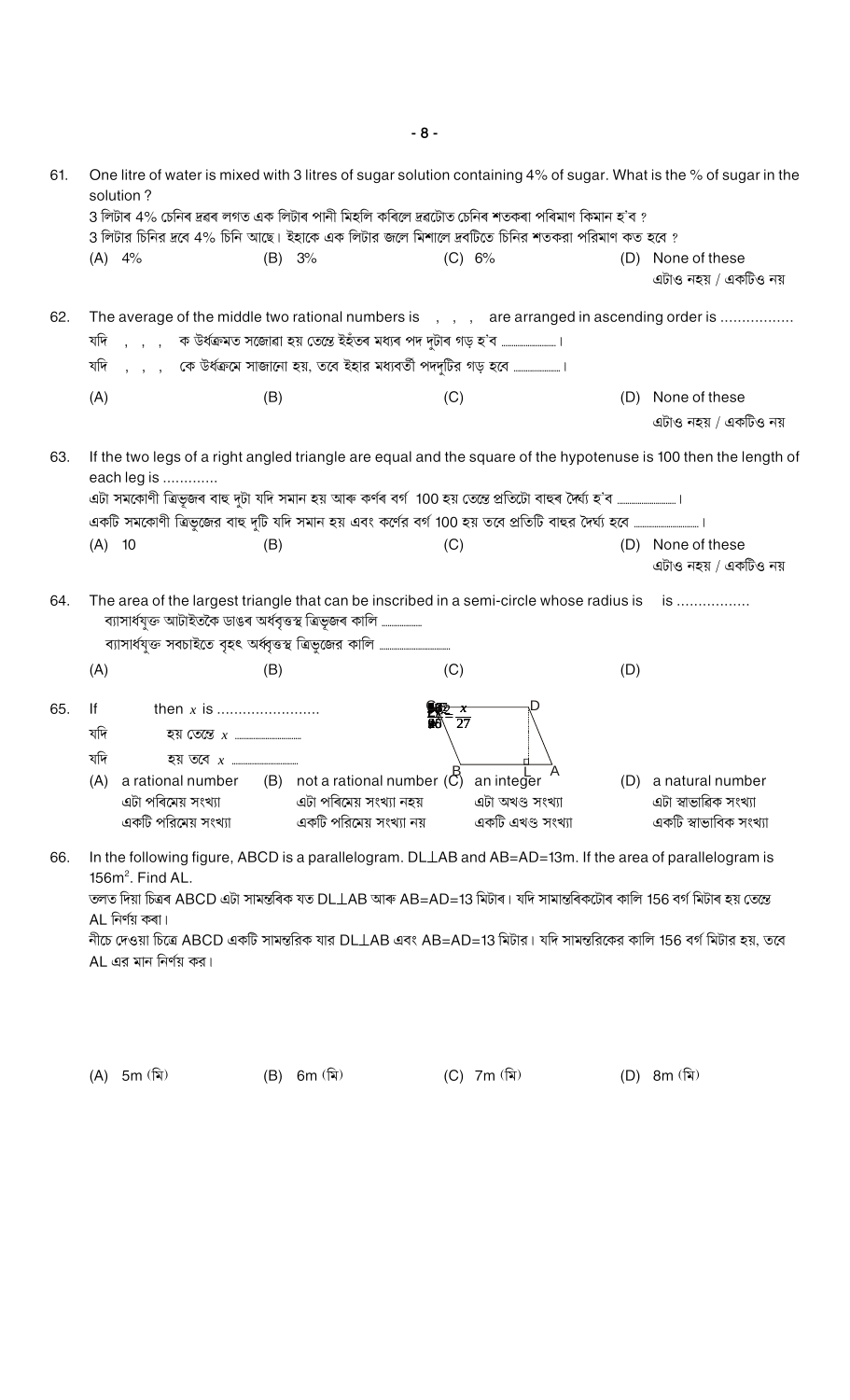|     |                                                               |                                                                                                                                                                                                                                                                                                                                                                          | $-9-$                                            |                                                                                                                                          |                                        |
|-----|---------------------------------------------------------------|--------------------------------------------------------------------------------------------------------------------------------------------------------------------------------------------------------------------------------------------------------------------------------------------------------------------------------------------------------------------------|--------------------------------------------------|------------------------------------------------------------------------------------------------------------------------------------------|----------------------------------------|
| 67. |                                                               | Write the following algebraic expression in ascending order.<br>তলত দিয়া বীজগণিতীয় ৰাশিটোক উৰ্ধক্ৰমত লিখা। / নীচের বীজগণিতীয় রাশিটিকে উৰ্ধক্ৰমে লিখ।                                                                                                                                                                                                                  |                                                  |                                                                                                                                          |                                        |
|     | (A)<br>(C) $-1.7x^{10} - 0.4x^8 - 6.8x^2 + 4$                 |                                                                                                                                                                                                                                                                                                                                                                          |                                                  | (B) $4-8x-6.8x^2+0.4x^8-1.7x^{10}$<br>(D) None of these (এটাও নহয় / একটিও নয়)                                                          |                                        |
| 68. |                                                               |                                                                                                                                                                                                                                                                                                                                                                          |                                                  |                                                                                                                                          |                                        |
|     | (A) $\frac{\sqrt{5}}{2}$                                      | (B)                                                                                                                                                                                                                                                                                                                                                                      | (C)                                              | (D)                                                                                                                                      |                                        |
| 69. | A factor of                                                   | is                                                                                                                                                                                                                                                                                                                                                                       |                                                  |                                                                                                                                          |                                        |
|     |                                                               |                                                                                                                                                                                                                                                                                                                                                                          |                                                  |                                                                                                                                          |                                        |
|     | $(A)$ a                                                       | $(B)$ b                                                                                                                                                                                                                                                                                                                                                                  | (C)                                              | (D)                                                                                                                                      |                                        |
| 70. |                                                               | If each side of a cube is doubled, its volume                                                                                                                                                                                                                                                                                                                            |                                                  |                                                                                                                                          |                                        |
|     | (A) is doubled<br>দৃগুণ                                       | $4$ গুণ                                                                                                                                                                                                                                                                                                                                                                  | (B) becomes 4 times (C) becomes 6 times<br>୫୯ଟ   |                                                                                                                                          | (D) becomes 8 times<br>୫ଞ୍ଜ            |
| 71. |                                                               | Which of the following statements is false?<br>তলৰ কোনটো উক্তি মিছা ? / নীচের কোন উক্তি মিথ্যা ?                                                                                                                                                                                                                                                                         |                                                  |                                                                                                                                          |                                        |
|     | (A) $(-1)^n = -1$ , If n is odd integer                       | $(-1)^n = -1$ যদি n এটা অযুগ্ম অখণ্ড সংখ্যা হয়                                                                                                                                                                                                                                                                                                                          |                                                  | (B) for any rational number x, $x^0$ =1<br>যিকোনো পৰিমেয় সংখ্যা x ৰ ক্ষেত্ৰত, $x^0$ =1<br>যেকোনো পরিমেয় সংখ্যা x এর ক্ষেত্রে, $x^0$ =1 |                                        |
|     | (C) If $4x8^m = 2^5$ then m=1<br>$4x8^m = 2^5$ হয় তেন্তে m=1 | .(-1) <sup>n</sup> = -1 যদি n এটা অযুগ্ম অখণ্ড সংখ্যা হয়                                                                                                                                                                                                                                                                                                                | None of these<br>(D)                             | $4.44\%$                                                                                                                                 |                                        |
|     | $4\times8^{\rm m}$ = 2 $^5$ হয় তবে m=1                       |                                                                                                                                                                                                                                                                                                                                                                          | 456) <sup>0.10</sup> শ্র <del>রিষ্ট</del> ি� নয় |                                                                                                                                          |                                        |
| 72. | $(A)$ 3                                                       | A positive number is by mistake divided by 6 instead of being multiplied by 6. What is the % error (approximately)?<br>এটা ধনাত্মক সংখ্যাক 6 ৰে পূৰণ কৰাৰ সলনি ভূল বশত 6 ৰে হৰণ কৰা হ'ল। এই ক্ষেত্ৰত শতকৰা ভূলৰ আসন্ন মান কিমান হ'ব ?<br>একটি ধনাত্মক সংখ্যাকে 6 দিয়ে পূরণ করার বদলে ভুলবশত 6 দিয়ে ভাগ করা হল। এই ক্ষেত্রে শতকরা ভুলের আসন্ন মান কত হবে ?<br>(B)<br>97 | (C) 83                                           |                                                                                                                                          | (D) None of these                      |
|     |                                                               |                                                                                                                                                                                                                                                                                                                                                                          |                                                  |                                                                                                                                          | এটাও নহয়/একটিও নয়                    |
| 73. |                                                               | Two circles are congruent, if they have same                                                                                                                                                                                                                                                                                                                             |                                                  |                                                                                                                                          |                                        |
|     |                                                               |                                                                                                                                                                                                                                                                                                                                                                          |                                                  |                                                                                                                                          |                                        |
|     | (A) area<br>কালি                                              | (B) circumference<br>পৰিসীমা / পরিসীমা                                                                                                                                                                                                                                                                                                                                   | (C)<br>radius<br>ব্যাসার্ধ                       | (D)                                                                                                                                      | None of these<br>এটাও নহয় / একটিও নয় |
| 74. |                                                               | Find the time taken by train 180 m long running at 72 km/hr in crossing an electric pole.<br>ঘন্টাত 72 কি.মি. বেগেৰে গৈ থকা 180 মিটাৰ দীঘল ৰেল গাড়ীয়ে বিজুলী খুঁটা এটা অতিক্ৰম কৰোতে কিমান সময় লাগিব ?<br>ঘন্টায় 72 কি.মি. বেগে চলতে থাকা 180 মিটার দৈর্ঘ্যের রেলগাড়ীটি একটি বৈদ্যতিক খুটি অতিক্রম করতে সময় লাগবে ………………………।                                       |                                                  |                                                                                                                                          |                                        |
|     | (A) $8 \sec (\sqrt{2} \pi)$                                   | (B) 9 sec (ছে./সে)                                                                                                                                                                                                                                                                                                                                                       | (C) 10 sec (ছে./সে)                              |                                                                                                                                          | (D) 12 sec (ছে./সে)                    |
|     |                                                               |                                                                                                                                                                                                                                                                                                                                                                          |                                                  |                                                                                                                                          |                                        |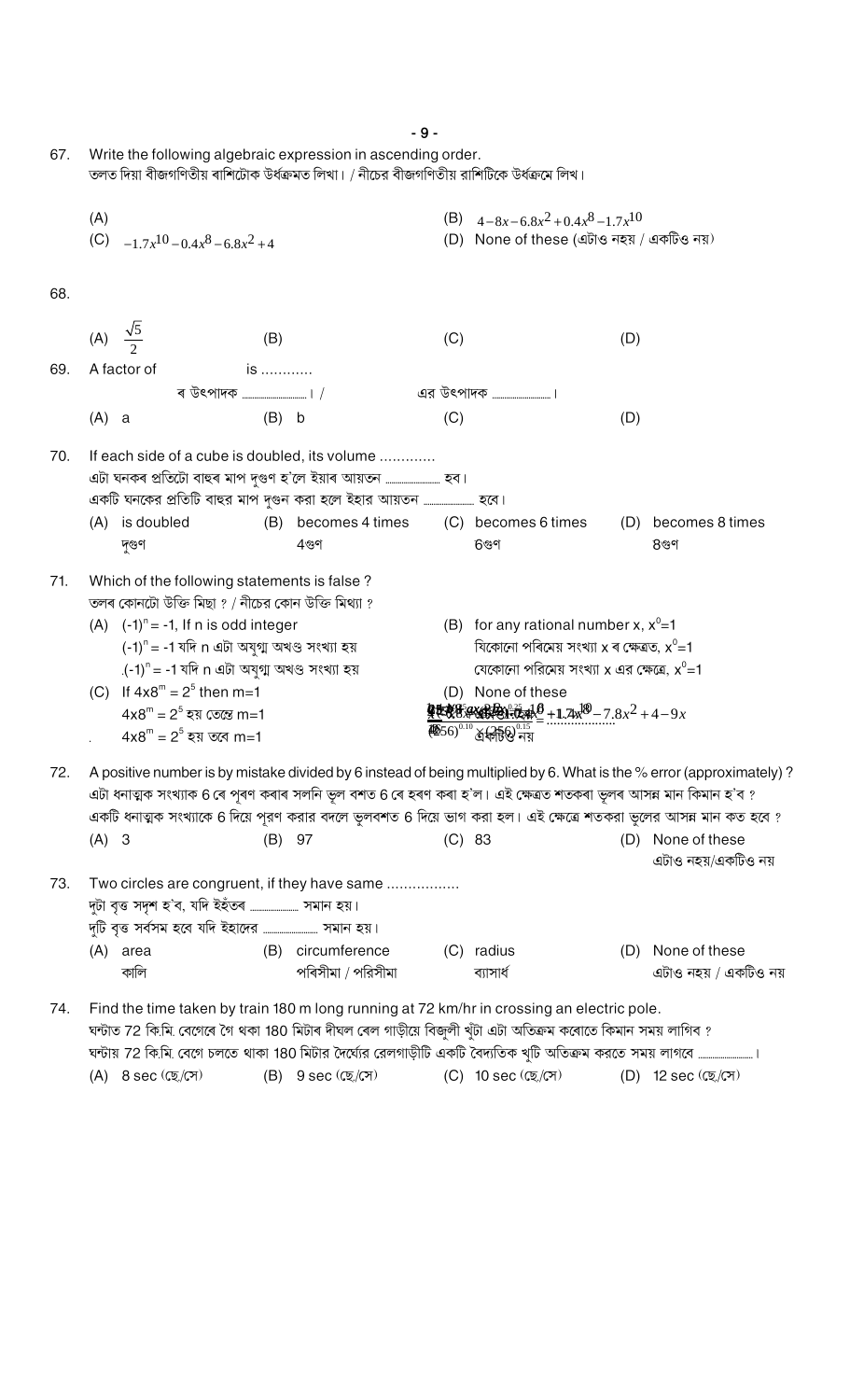$-10-$ 

| 75. |                                                                                                                                                  | Instruments used to draw a pair of parallel lines are<br>এযোৰ সমান্তৰাল ৰেখা অংকণ কৰিবলৈ ব্যৱহাৰ কৰা আহিলা হৈছে              |     |                                                     |  |                                                                                                                                                                                                                                                                                                            |     |                               |  |  |  |
|-----|--------------------------------------------------------------------------------------------------------------------------------------------------|------------------------------------------------------------------------------------------------------------------------------|-----|-----------------------------------------------------|--|------------------------------------------------------------------------------------------------------------------------------------------------------------------------------------------------------------------------------------------------------------------------------------------------------------|-----|-------------------------------|--|--|--|
|     |                                                                                                                                                  |                                                                                                                              |     |                                                     |  |                                                                                                                                                                                                                                                                                                            |     |                               |  |  |  |
|     |                                                                                                                                                  | কোণমান যন্ত্ৰ আৰু স্কেল<br>কোণমান যন্ত্ৰ এবং স্কেল                                                                           |     | কম্পাছ আৰু স্কেল<br>কম্পাস এবং স্কেল                |  | (A) protractor and scale (B) compass and scale (C) set square and scale (D) None of these<br>ছেট স্কুয়াৰ আৰু স্কেল<br>সেট স্কোয়ার এবং স্কেল                                                                                                                                                              |     | এটাও নহয়<br>একটিও নয়        |  |  |  |
|     |                                                                                                                                                  |                                                                                                                              |     | General Science / সাধাৰণ বিজ্ঞান / সাধারণ বিজ্ঞান   |  |                                                                                                                                                                                                                                                                                                            |     |                               |  |  |  |
| 76. |                                                                                                                                                  |                                                                                                                              |     |                                                     |  |                                                                                                                                                                                                                                                                                                            |     |                               |  |  |  |
|     |                                                                                                                                                  |                                                                                                                              |     |                                                     |  |                                                                                                                                                                                                                                                                                                            |     |                               |  |  |  |
|     |                                                                                                                                                  | (A) speedometer<br>স্পিড' মিটাৰ/স্পিডোমিটার                                                                                  |     | (B) odometer (C) galvano meter<br>অড'মিটাৰ/অডোমিটার |  | গালভেন' মিটাৰ/গালভেনোমিটার এটাও নহয়/একটিও নয়                                                                                                                                                                                                                                                             |     | (D) None of these             |  |  |  |
| 77. | Which of the following does not show oscillatory motion?<br>তলৰ কোনটোৱে পৰ্য্যাবৃত্ত গতি নেদেখুৱায় ? / নীচের কোনটি পৰ্য্যাবৃত্ত গতি দেখায় না ? |                                                                                                                              |     |                                                     |  |                                                                                                                                                                                                                                                                                                            |     |                               |  |  |  |
|     |                                                                                                                                                  | (A) Swing                                                                                                                    | (B) | Fan                                                 |  | (C) See-saw                                                                                                                                                                                                                                                                                                |     | (D) Pendulum                  |  |  |  |
|     |                                                                                                                                                  | দুলনা / দোলনা                                                                                                                |     | ফেন                                                 |  | ঢেঁকীপাত / ঢেঁকিপাত                                                                                                                                                                                                                                                                                        |     | দোলক                          |  |  |  |
| 78. |                                                                                                                                                  | The liquid which is a good conductor of heat is<br>তাপৰ সুপৰিবাহী তৰলবিধ হৈছে …………………। / তাপের সুপরিবাহী তরলটি হল……………………….। |     |                                                     |  |                                                                                                                                                                                                                                                                                                            |     |                               |  |  |  |
|     |                                                                                                                                                  | (A) water<br>পানী / জল                                                                                                       |     | (B) hydrogen (C) mercury<br>হাইড্ৰজেন               |  | পাৰা / পারদ                                                                                                                                                                                                                                                                                                | (D) | kerosene<br>কেৰাচিন / কেরোসিন |  |  |  |
| 79. |                                                                                                                                                  | Convection of heat takes place in                                                                                            |     |                                                     |  |                                                                                                                                                                                                                                                                                                            |     |                               |  |  |  |
|     | (A)                                                                                                                                              | metals only                                                                                                                  |     | (B) liquids only                                    |  | (C) gases only (D) liquids and gas only                                                                                                                                                                                                                                                                    |     |                               |  |  |  |
|     |                                                                                                                                                  | কেৱল ধাতৃ                                                                                                                    |     | কেৱল তৰল                                            |  | কেৱল গেছ                                                                                                                                                                                                                                                                                                   |     | কেৱল তৰল আৰু গেছ              |  |  |  |
|     |                                                                                                                                                  | শুধু ধাতুর                                                                                                                   |     | শুধ তরলের                                           |  | শুধ গ্যাসের                                                                                                                                                                                                                                                                                                |     | শুধু তরল ও গ্যাসের            |  |  |  |
| 80. |                                                                                                                                                  |                                                                                                                              |     |                                                     |  |                                                                                                                                                                                                                                                                                                            |     |                               |  |  |  |
|     | (A)                                                                                                                                              | convex mirrors                                                                                                               |     |                                                     |  | (B) concave mirrors (C) plane mirrors (D) concave lens                                                                                                                                                                                                                                                     |     |                               |  |  |  |
|     |                                                                                                                                                  |                                                                                                                              |     |                                                     |  | উত্তল দাপোণ / উত্তল দৰ্পণ        অৱতল দাপোণ / অবতল দৰ্পণ       সমতল দাপোণ / সমতল দৰ্পণ                                                                                                                                                                                                                     |     | অৱতল লেন্ছ / অবতল লেন্স       |  |  |  |
| 81. |                                                                                                                                                  |                                                                                                                              |     |                                                     |  | If the angle of incidence is $50^\circ$ , then calculate the angle between the incidence ray and the reflected ray.<br>যদি আপতন কোণৰ মান 50ºহয় তেন্তে আপতিত ৰশ্মি আৰু প্ৰতিফলিত ৰশ্মিৰ মাজৰ কোণটো নিৰ্ণয় কৰা।<br>যদি আপতন কোণের মান 50ºহয় তবে আপতিত রশািু এবং প্রতিফলিত রশািুর মধ্যের কোণটি নির্ণয় কর। |     |                               |  |  |  |
|     |                                                                                                                                                  | $(A) 50^{\circ}$                                                                                                             |     | (B) $100^{\circ}$                                   |  | $(C) 130^{\circ}$                                                                                                                                                                                                                                                                                          |     | $(D) 80^{\circ}$              |  |  |  |
| 82. |                                                                                                                                                  | The longer thinner line in the symbol of a cell denotes                                                                      |     |                                                     |  | বিদ্যুৎ কোষৰ চিহ্নত দীঘল ডাঠ ৰেখাই ……………………… ক বুজায়। / বিদ্যুৎ কোষের চিহ্নে লম্বা মোটা রেখা……………………… কে বুঝায়।                                                                                                                                                                                          |     |                               |  |  |  |
|     |                                                                                                                                                  | ধনাত্মক প্ৰান্ত                                                                                                              |     | ঋণাত্মক প্ৰান্ত                                     |  | (A) the positive terminal (B) the negative terminal (C) the direction of current (D) All of these<br>প্ৰৱাহৰ দিশ / প্ৰবাহের দিক                                                                                                                                                                            |     | আটাইকেইটা / সবকয়টি           |  |  |  |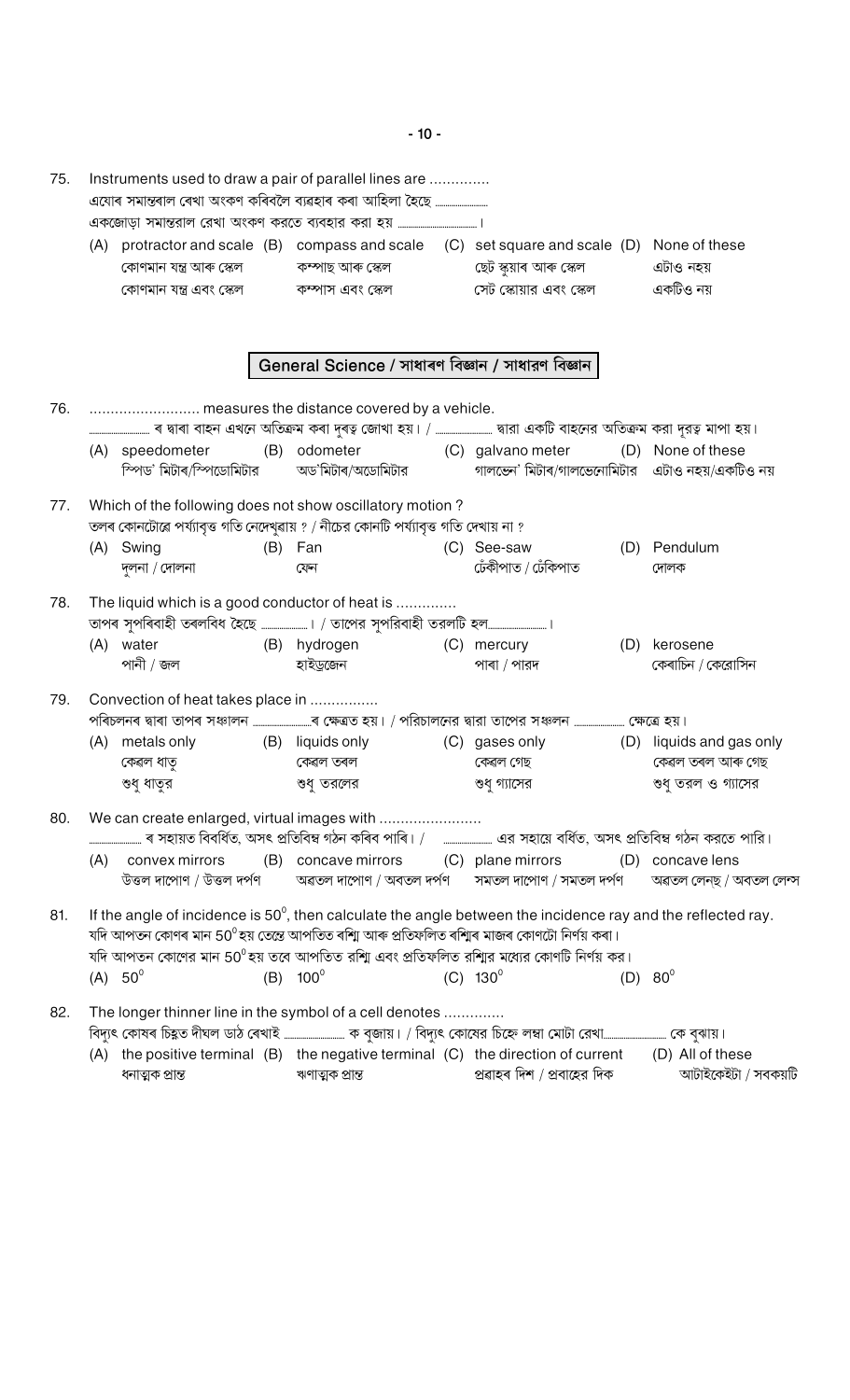| 83. |     | Which of the following is not a chemical change?                                                                       | তলৰ কোনটো ৰাসায়নিক পৰিবৰ্ত্তন নহয় ? / নীচের কোনটি রাসায়নিক পরিবর্তন নয় ?                                                                                                                                                    |                                                                          |     |                                             |
|-----|-----|------------------------------------------------------------------------------------------------------------------------|---------------------------------------------------------------------------------------------------------------------------------------------------------------------------------------------------------------------------------|--------------------------------------------------------------------------|-----|---------------------------------------------|
|     |     | খাদ্যৰ পাচন<br>খাদ্যের পাচন                                                                                            | (A) Digestion of food (B) Rusting of iron (C) Burning of paper<br>লোত মামৰে ধৰা<br>লোহায় মরিচা পড়া                                                                                                                            | কাগজ দহণ কৰা<br>কাগজ জস্বলানো                                            |     | (D) None of these<br>এটাও নহয়<br>একটিও নয় |
| 84. |     |                                                                                                                        | Phenolphthalein turns  in acidic and neutral solutions.<br>ফেনলফ্থেলিনৰ বৰণ আম্লিক আৰু প্ৰশম দ্ৰৱত ………………………… হয়। / ফেনলফ্থেলিনের বৰ্ণ আম্লিক এবং প্ৰশম দ্ৰবে ………………………… হয়।                                                  |                                                                          |     |                                             |
|     |     | (A) colourless<br>বৰণহীন / বৰ্ণহীন                                                                                     | (B) pink<br>গুলপীয়া / গোলাপী                                                                                                                                                                                                   | $(C)$ red<br>ৰঙা / লাল                                                   |     | (D) green<br>সেউজীয়া / সবুজ                |
| 85. |     | Which of the following is a neutralisation reaction?<br>তলৰ কোনটো প্ৰশমন বিক্ৰিয়া ? / নীচের কোনটি প্ৰশমন প্ৰক্ৰিয়া ? |                                                                                                                                                                                                                                 |                                                                          |     |                                             |
|     |     | (A) $\text{Na}_2\text{O} + \text{H}_2\text{O} \rightarrow 2\text{NaOH}$<br>(C) $NaOH + HCl \rightarrow NaCl + H2O$     |                                                                                                                                                                                                                                 | (B) $4Na + O_2 \rightarrow 2Na_2O$<br>(D) $2Ca + O_2^- \rightarrow 2CaO$ |     |                                             |
| 86. |     |                                                                                                                        | Sea and land breezes are caused because of                                                                                                                                                                                      |                                                                          |     |                                             |
|     |     |                                                                                                                        |                                                                                                                                                                                                                                 |                                                                          |     |                                             |
|     |     | (A) Convection<br>পৰিচলন / পরিচলন                                                                                      | (B) Cyclones (C) rains                                                                                                                                                                                                          |                                                                          |     | (D) conduction<br>পৰিবহণ / পরিবহণ           |
| 87. |     |                                                                                                                        | When water is cooled it contracts until it reaches  and then it starts expanding.<br>পানী ঠাণ্ডা কৰিলে  লৈকে সংকুচিত হয় আৰু তাৰ পাছত হে সম্প্ৰসাৰণ আৰস্ক হয়।<br>জল ঠাণ্ডা করলে  পর্যন্ত সংকুচিত হয় এবং তারপর সম্প্রসারণ হয়। |                                                                          |     |                                             |
|     |     | $(A) 37^{\circ}$ C                                                                                                     | (B) $40^{\circ}$ C                                                                                                                                                                                                              | $(C)$ $0^{\circ}$ C                                                      |     | (D) $4^{\circ}$ C                           |
| 88. |     | Metals combine with oxygen to produce :                                                                                | ধাতু, অক্সিজেনৰ লগত মিলিত হৈ  উৎপন্ন কৰে। / ধাতু, অক্সিজেনের সাথে মিলিত হয়ে  উৎপন্ন করে।                                                                                                                                       |                                                                          |     |                                             |
|     |     |                                                                                                                        | (A) neutral oxide (B) basic oxide                                                                                                                                                                                               | (C) acidic oxide (D) amphoteric oxide                                    |     | উভধৰ্মী অক্সাইড                             |
| 89. |     |                                                                                                                        | Which part of the cactus plants perform photosynthesis?<br>কেক্টাছ উদ্ভিদৰ কোনটো অংশত সালোক সংশ্লেষণ হয় ? / কেক্টাস উদ্ভিদের কোন অংশে সালোক সংস্লেষণ হয় ?                                                                     |                                                                          |     |                                             |
|     | (A) | leaves<br>পাত / পাতা                                                                                                   | (B) spines<br>কাঁইট / কাঁটা                                                                                                                                                                                                     | $(C)$ roots<br>শিপা/ মূল                                                 |     | (D) stem<br>কাণ্ড                           |
| 90. |     |                                                                                                                        | The function of hydrochloric acid in the stomach is                                                                                                                                                                             |                                                                          |     |                                             |
|     |     |                                                                                                                        | পাকস্থলীত হাইড্ৰ'ক্লৰিক এছিডৰ কাম হৈছে ………………….। / পাকস্থলীতে হাইড্ৰক্লরিক এসিডের কাজ হল …………………….।                                                                                                                             |                                                                          |     |                                             |
|     |     | (A) to digest carbohydrates                                                                                            |                                                                                                                                                                                                                                 | (B) to clean the stomach                                                 |     |                                             |
|     |     | কাৰ্বহাইডেট পাচন কৰা / কাৰ্বহাইডেট পাচন করা                                                                            |                                                                                                                                                                                                                                 | পাকস্থলীটো পৰিস্কাৰ কৰা / পাকস্থলীটি পরিস্কার করা                        |     |                                             |
|     | (C) | to kill the germs<br>বীজাণু ধ্বংস কৰা / বীজাণু ধ্বংস করা                                                               |                                                                                                                                                                                                                                 | (D) to break down proteins<br>প্র'টিনক ভঙা / প্রোটিনকে ভাঙা              |     |                                             |
| 91. |     | Which of the following is present in silk fibre?                                                                       | পাট বা ৰেচমৰ আঁহত তলৰ কোনটো থাকে ? / পাট বা রেশমের সুতায় নীচের কোনটি থাকে ?                                                                                                                                                    |                                                                          |     |                                             |
|     |     | (A) carbohydrate                                                                                                       | (B) lipids                                                                                                                                                                                                                      | (C) proteins                                                             | (D) | fats                                        |
|     |     | কাৰ্ব'হাইড্ৰেট                                                                                                         | স্নেহ পদাৰ্থ                                                                                                                                                                                                                    | প্ৰ'টিন / প্ৰোটিন                                                        |     | চৰ্বী / চৰ্বি                               |